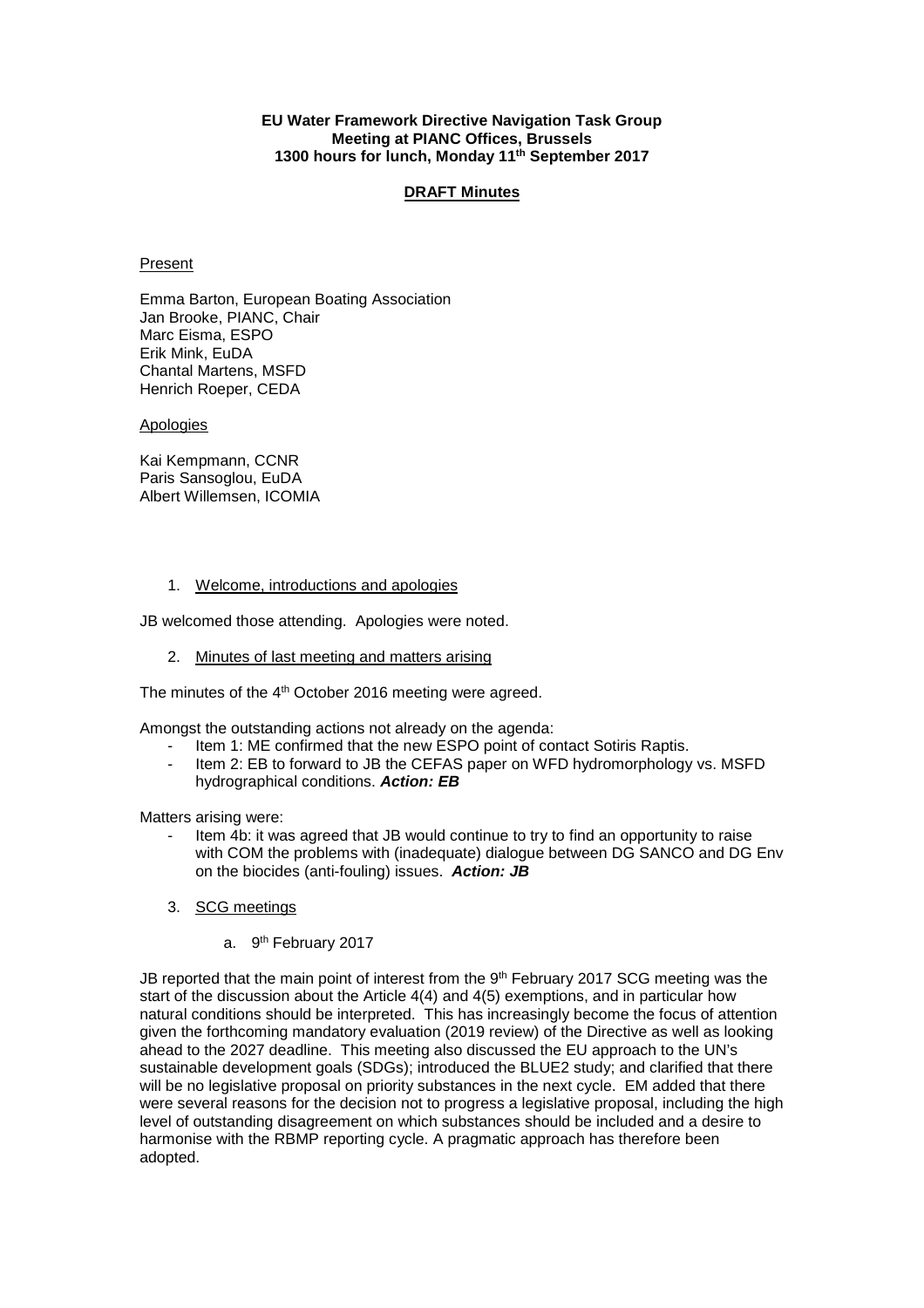## b.  $17^{th} - 18^{th}$  May 2017

At the SCG of  $17<sup>th</sup> - 18<sup>th</sup>$  May 2017, COM reported on the process to be followed for their assessment of the second round RBMPs (due to be finalised in spring 2018). In addition, EEA presented some of the initial outcomes of their State of Water assessment (only very small improvements in status overall, due in part to the one-out-all-out process; also to new monitoring data in previously unmonitored water bodies) and there was lengthy discussion on the need to ensure a continued high level of ambition in the 2021 third round RBMPs (see Item 4d. below)

## 4. CIS activities

a. ECOSTAT and Ad Hoc Hydromorphology Task Group Meetings

JB confirmed that her participation in ECOSTAT has increased significantly in 2017 because there are now several issues of relevance to the EU navigation sector on the WFD agenda. These include:

- the GEP inter-comparison exercise, including inland navigation in 2017 (JB noted that an equivalent activity on GEP inter-comparison for transitional and coastal (TraC) water body uses is anticipated in the next 12-18 months)
- COM's work to understand Member States' hydromorphological assessment methods for all water body types including heavily modified and artificial water bodies (and the links to the CEN standards work)
- the CIS work to understand Member States' approaches to transitional and coastal water bodies (both with regard to hydromorphological assessment and in terms of GEP mitigation measures, etc.). JB explained, however, that it is first necessary to understand the uses for which heavily modified water bodies have been designated in TraC waters: an initial questionnaire sent to Member States identified very significant differences both in the range of uses and in the existence of lists of mitigation measures for those uses.
	- b. GEP inter-comparison including Inland Navigation workshop

JB explained that the water storage GEP good practice mitigation measures report is largely complete and the floods and agricultural drainage reports are also nearing completion, although all of these have yet to address the question of how to define 'significant adverse impact on use' (SAIOU). Prior to the workshop, no equivalent work had been completed for navigation-related physical water body modifications, either inland or maritime. The inland navigation GEP workshop was therefore organised jointly by JB (for the WFD NAVI Task Group) and COM. The outcomes of the workshop comprised a workshop report and a list of good practice mitigation measures. Workshop participants and NAVI TG members have been invited by COM to respond to the latter, identifying any measures that could be added.

In discussion, EB highlighted that the EBA representative attending this workshop had raised concerns that some of the mitigation measures being suggested as good practice for commercial navigation could potentially impact negatively on recreational boating. JB indicated that it would be helpful if EB could make this point to COM (Raimund Mair, with JB in cc.) as soon as possible and including concrete examples. *Action: EB*

ME emphasised the need for a balanced approach, in particular the need for COM to confirm that "measures have been considered" by Member States rather than a simple "measures are (or are not) in place". This is because some measures might not be justified (e.g. there is no requirement to avoid dredging in sensitive periods of the year if the waterway is wide enough for fish passage whilst dredging is ongoing and the measure has therefore been ruled out for good reason). With regard to the latter point, JB confirmed that she has already stressed this point to COM using the example of a silt curtain where there is no benefit in using such a device if background suspended sediment levels already exceed 500mg/l.

It was agreed that EB, ME and others wishing to respond to COM with such comments should do so as soon as possible (send to Raimund Mair, with JB in cc.). *Action: ME, all*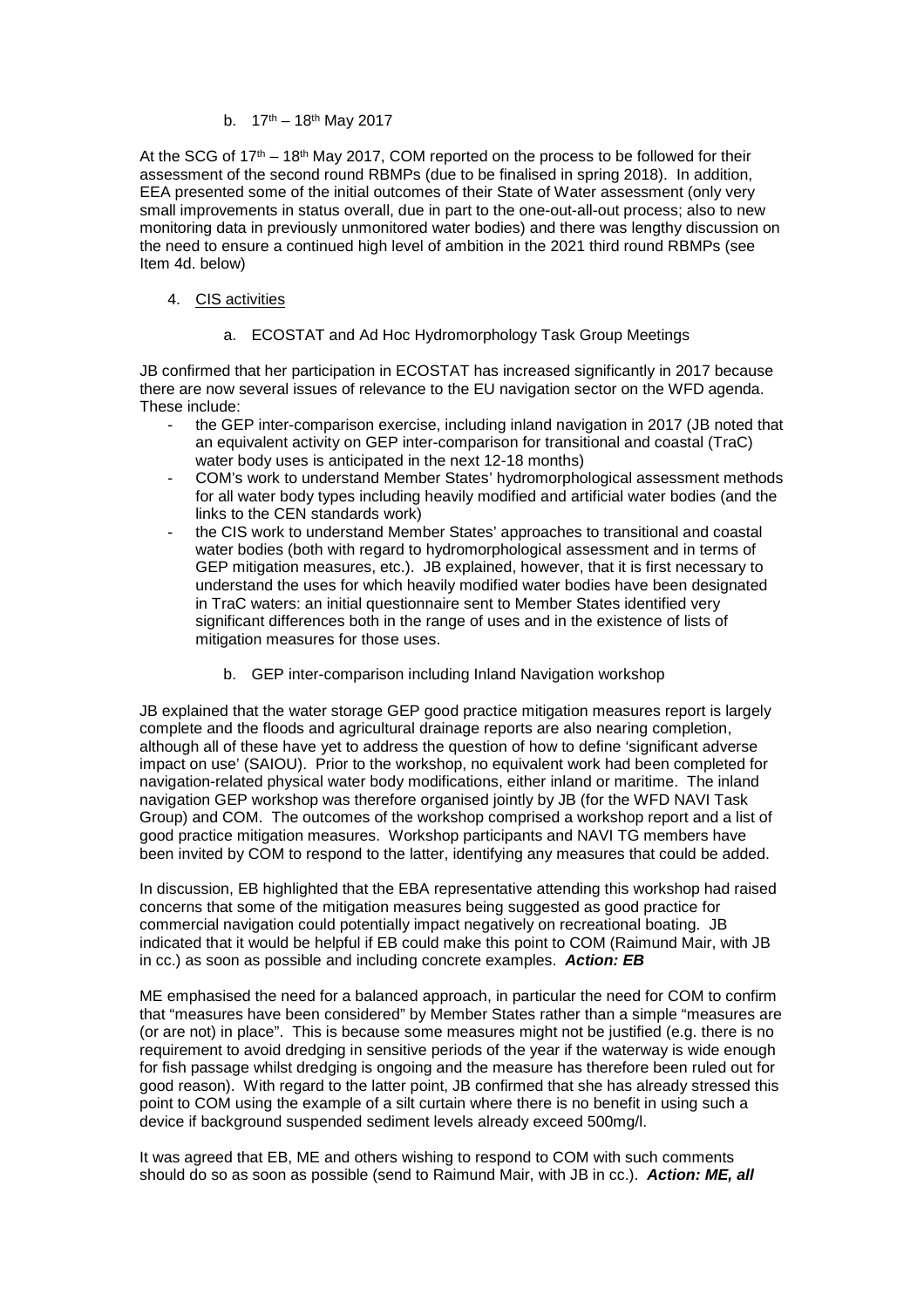It was also agreed that JB should continue to stress these concerns as the GEP work progresses – whether to a single overall GEP mitigation measures CIS publication or to a sector-specific publication. If the latter approach is selected (a decision on this could be made at the end September 2017 ECOSTAT meeting in Ispra), JB highlighted that additional resources for the sector's participation would need to be found (unless COM can call on consultants).

EM questioned the inclusion in the mitigation measures table of the column dealing with mitigation appropriate to new developments. JB responded that this would not be used in the GEP guidance, rather that the workshop had taken the opportunity to gather this information to inform the ongoing work on Article 4(7). The project- or site-specific nature of mitigation measures for new developments was acknowledged.

JB explained that the next steps in the GEP work have yet to be decided, but that there will undoubtedly need to be work on defining SAIOU, and that there will be an opportunity to comment on both this and any new GEP/mitigation publication whether sector-specific or generic. *Action: JB to advise NAVI TG members of any opportunities to provide input* 

c. Article 4(7) guidance

JB explained that the Article 4(7) Ad Hoc Task Group is reviewing the CIS guidance document 20 on the WFD environmental objectives and supplementing or elaborating this guidance based on experience in the meantime (including case law). A new guidance document (CIS No. 35) will be prepared. However, this will not repeat 'still-valid' sections of the guidance document 20 so the latter will not be withdrawn.

JB also highlighted some of main changes and additions being made to the guidance as a result of discussions, workshops, etc. to date. These include the elaboration of the screening, scoping and assessment steps intended to determine whether or not Article 4(7) needs to be applied; and attention to the question of what are temporary, non-temporary and permanent effects? This is relevant because temporary effects do not trigger the application of the Article 4(7) tests.

There was also some discussion, based on JB's personal experience in the UK, about:

- (i) the use of the balancing test vs. reliance on over-riding public interest: this is particularly pertinent if the effects triggering the Article 4(7) tests are relatively small changes in status at element level but which could prove a show-stopper to an otherwise beneficial / sustainable development
- (ii) with reference to the Natural Resources Wales guidance, which clarifies that effects on status should be observable/measurable: this pragmatic approach is especially if the modification or alteration will take place in a water body where one or more elements are already in the lowest status class – and possibly also in determining the significance or otherwise of biocide inputs from antifouling paints, or discharges from scrubbers (see below).

EM noted that such pragmatism is important in the context of the Weser ruling because the ruling does not consider the 'big picture'.

d. Water Directors' activities

JB explained that the papers on natural conditions are considered by COM to be an initiative of the Water Directors and it is therefore difficult for stakeholders to make a formal input. Nonetheless, these papers are being discussed at the SCG meetings. JB highlighted that there was significant disquiet amongst participants at the May SCG meeting about the interpretation of conditions under which less stringent targets might be set, in particular regarding some of the examples presented to WDs by the CIS Working Groups.

The comments raised by Hamburg Port Authority, particularly in relation to Table 2b. in the attached, were noted. It is expected that the papers discussed at the June Water Directors'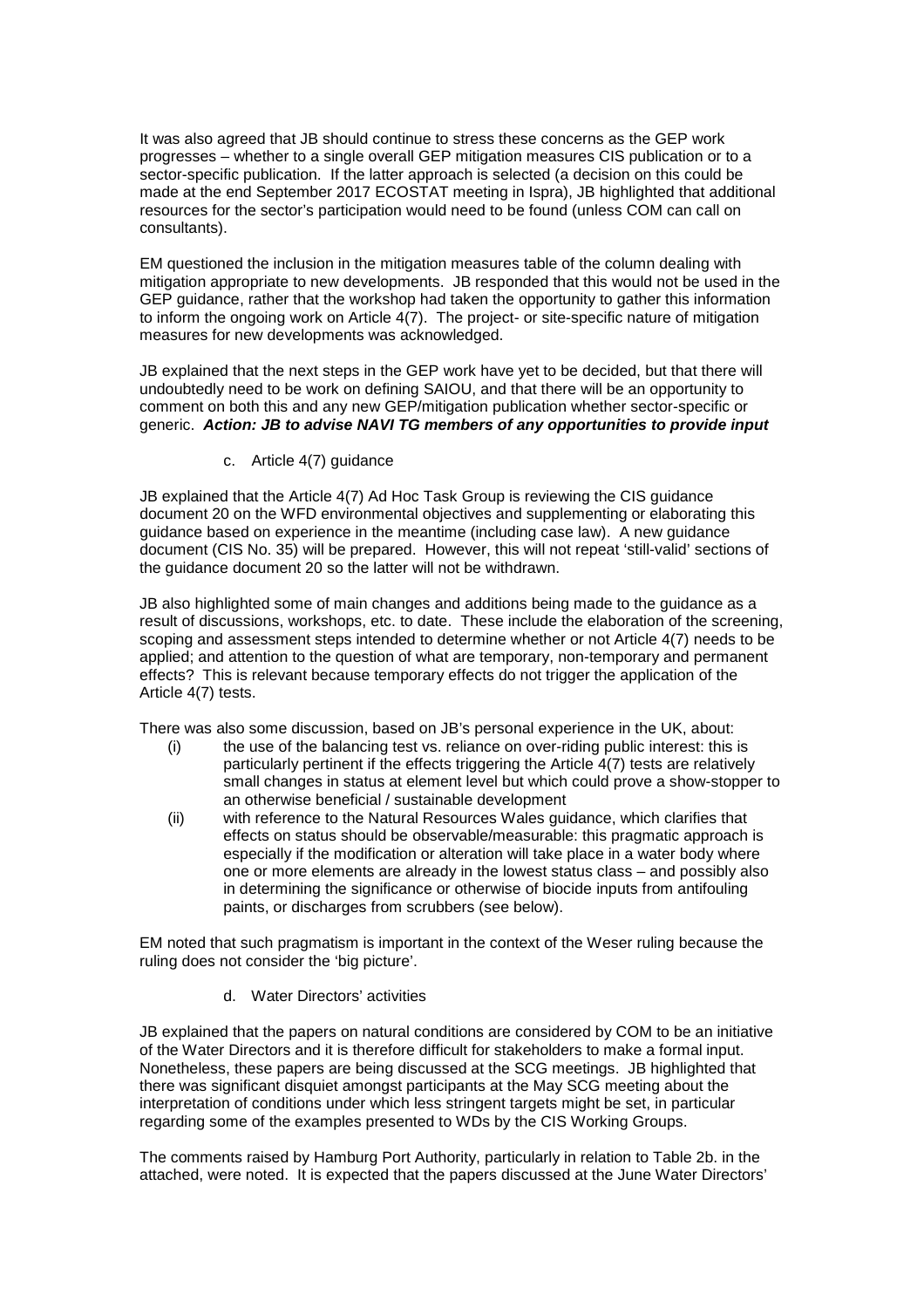meeting will be discussed again at the November SCG meeting, which JB will attend. JB will therefore seek an opportunity to raise HPA's and any other Task Group members' concerns, during the SCG. Those wishing to make comments were asked to provide them to JB by  $20<sup>th</sup>$ October 2017. *Action: all*

HR asked what was meant by the term 'legacy domestic use of a banned substance'. It was agreed that this probably refers to products purchased before the ban by householders, recreational boaters, gardeners, etc. that are still being used even though they are no longer sold.

### e. WG Chemicals

EM provided an update on WG Chemicals activity, noting that nothing especially urgent is happening but that there are some interesting developments on the priority substances list. He noted with regard to the priority and priority hazardous substances lists that some chemicals are likely to be phased, and that the thresholds for certain metals are expected to be changed (e.g. to take account of background concentrations). However, he also confirmed that Water Directors would like to align future changes to the priority substances list with the RBMP planning and reporting cycle: this will make it easier for Member States to react promptly to changes.

Similar changes are proposed to the 'Watch list' where new substances are reviewed to determine whether there are specific concerns. Several substances are likely to be removed from the current Watch list, whereas others will remain for further monitoring and a number of new substances are being proposed. Experience is typically showing, however, that the low concentrations of the Watch List substances that are typically present in water bodies mean that alternative 'effects based methods' are increasingly being cited as the best way forward: there is increasing consensus that these methods, which consider the effect on biota of everything in the water rather than looking only at a specific sub-set of substances, provide a more useful indicator of water body health than monitoring individual substances. The first effects-based methods are still being fine-tuned, so the existing methods will continue to be applied in the immediate term.

EM also reported that the question of food standards vs. toxic effects standards is currently being looked into by SCHER.

The next meeting of Working Group chemicals is scheduled for the end of October.

- 5. Related activities
	- a. Good Navigation Status expert group meeting

JB explained the concept of Good Navigation Status (GNS) for TEN-T waterways, and summarised the main outcomes of the  $12<sup>th</sup>$  July 2017 expert group meeting insofar as the inter-relationship with the WFD is concerned. The evolving requirements for a TEN-T waterway are minimum depth of 2.5m and minimum clearance under bridges of 5.25m. However, it was already clear from the Inland Navigation GEP workshop that these fixed demands are not acceptable to all stakeholders, with CCNR noting that the proposed minimum bridge headroom potentially compromises inland waterways' ability to compete with rail for the transport of containers; and that the proposed minimum depth (2.5m on 365 days per year) is neither necessary nor physically achievable on the Rhine.

Insofar as the WFD is concerned, the TEN-T Regulation envisages that waterways must meet these requirements subject to complying with relevant environmental legislation, so it seems likely that TEN-T deepening projects would need to demonstrate compliance with the Directive and in some cases at least, go through the Article 4(7) tests. It was highlighted at the Inland Navigation GEP workshop that the critical test for these projects is more likely to be the mitigation measures test rather than necessarily the alternatives or OPI tests. This is because there may be technically feasible and not disproportionately costly mitigation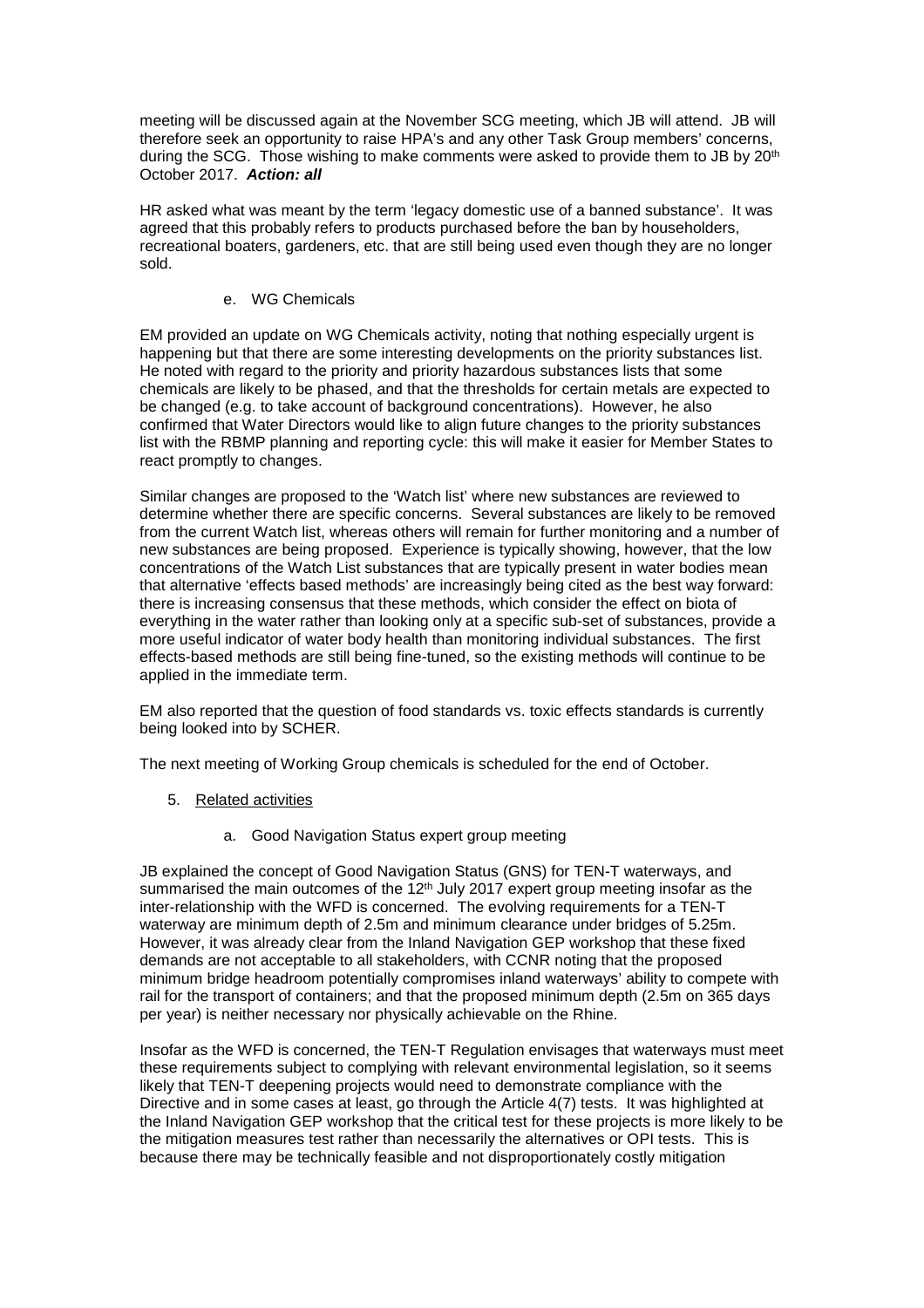measures that would significantly reduce the effect on water body status but could also impact on the achievement of optimum navigation efficiency.

The GNS expert group meeting highlighted the above concerns alongside many other issues. Responses to the draft document were sought by 31st August and a revised draft is awaited. *Action: JB to advise / circulate when a revised document is available.*

b. Navigating a Changing Climate initiative

JB introduced the key messages from the March 2017 Navigating a Changing Climate conference. EM confirmed that the technical content of the conference was very good but noted the poor attendance. He also suggested sending the conference outcomes to DG MOVE and DG ENV, along with a covering letter. *Action: JB*

JB explained that the NaCC partners met on 6th September and *inter alia* agreed that it was no longer appropriate to seek a recreational boating partner but that recreational users such as RYA and EBA would be encouraged to sign up as supporters. *Action: JB*. EB suggested that World Sailing should also be approached. *Action: JB-EB*.

JB confirmed that organisations can now register as supporters of the Navigating a Changing Climate initiative online at [http://navclimate.pianc.org/supporters,](http://navclimate.pianc.org/supporters) and encouraged all WFD NAVI TG members to sign up. *Action: all*

EB suggested that JB might find the UK Adaptation Committee report on marinas useful. *Action: JB to review*

c. European Sustainable Shipping Forum / use of scrubbers

There was no news amongst those attending the meeting, but ME undertook to provide a written update. *Action: ME*

d. SedNet

ME advised that SedNet has concluded a new Policy Brief, which was published in June 2017. This Policy Brief, entitled 'Effective river basin management needs to include sediments', was handed to Raimund Mair of COM at the 'Sediments on the Move' conference in Genoa, Italy in June. *Action: ME to provide link to the Policy Brief.*

ME also reported that:

- SedNet has applied for SCG membership; the outcome of the application is awaited
- a new SedNet Working Group on initiative on sediment quantity has recently been commenced.
- 6. Other business
	- a. MSFD update

CM advised on the main points/state of play with the MSFD, highlighting that:

- the new GES Decision was published in May 2017<br>- the Article 8 reporting quidance is concluded for no
- the Article 8 reporting guidance is concluded for now although it is not completely finished or aligned so Member States' end 2018 reporting will test and identify any changes or elaboration needed
- there is still a lot if uncertainty, especially how the Decision and guidance will be interpreted by MS; and
- there is no agreement yet on the application of the one-out-all-out principle to the MSFD.

As the emphasis is now on Member States' reporting, there is not much else happening in the CIS process. The MSFD NAVI Group is therefore taking the opportunity over the next few months to gather its thoughts and to review the main outstanding concerns to the sector.